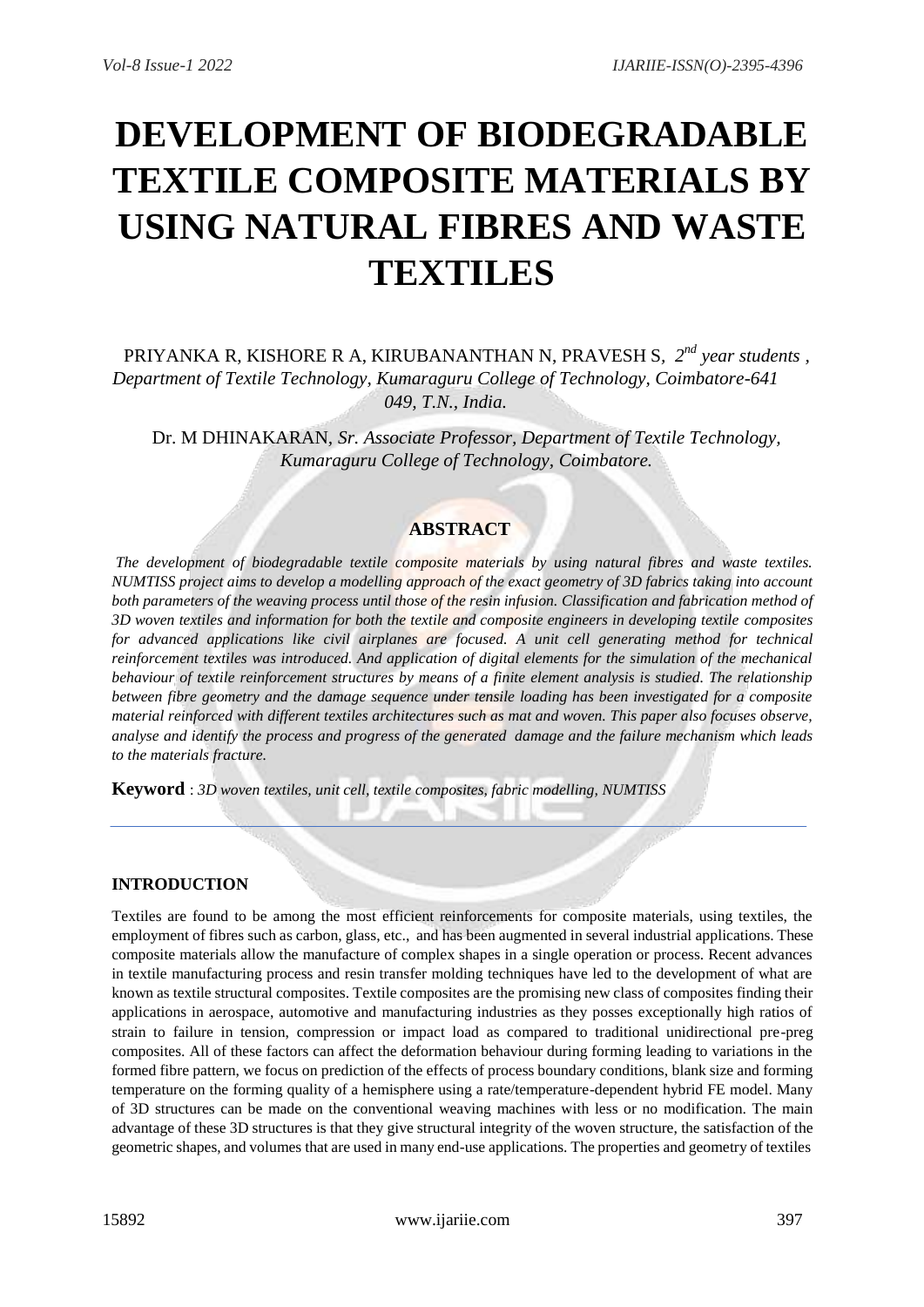mainly depend on yarn construction and process parameters. Representative Unit cells are used for structural and mechanical analysis of textiles. Numerical drape simulations have increasingly been used in the last decade to predict the ability of textiles to form a complex three-dimensional shape. Traditional RUCs are built by mathematical assumptions which gives a result based on the assumption than realistic images of unit cell geometry. Construction of several RUCs composed of digital elements is focused in this paper. The geometric modelling of the unit cell is done using open source codes TexGen developed at University of Nottingham (U.K.). The development of high-performance composites made from natural resources is increasing worldwide day by day. In this sense, the use of natural fibres for technical composite applications has recently been the subject of intensive research and many studies have previously focused on natural fibres as potential reinforcements in composites. The development of natural fibre composites is limited. Textiles find their applications as reinforcement in composites. Textile materials can also have three–dimensional architectures and the production of some of the most complex fittings eliminates the intermediate stages of preforms and the possibility of controlling the final shape from the material design stage. Indeed some numerical model exists for the braiding process and the knitting process, but not yet for the weaving process.

## **METHODOLOGY**

## **MATERIALS**

Plain woven fabric and Leno woven fabrics was used for modelling of textile composites because they differ in yarn construction but composed of technical E-glass multifilament yarns.

- 1. Plain woven fabric yarn cross each other at every point of intersection
- 2. Leno woven fabric yarns are straight aligned but bound together by a binding warp yarn.

Composite materials studied were manufactured using epoxy resin as a matrix reinforced with textiles made up of glass fibre. Woven textile constituted of glass fibre type E of 0.4 N/tex, which is identified by its two main directions (length and width) as it is woven it is typified as a biaxial fabric.

The materials used were 1 · 4 satin weave, and 4 · 4 twill weave, carbon/epoxy pre-preg manufactured by Hexcel Composites. Fibre volume fraction is 49% for both materials prior to consolidation. The yarns in the present analysis are considered as an orthotropic- solid bodies, whose longitudinal direction which is parallel to fibre is defined by 11 and transverse plane is designated by the directions 22 and 33 respectively, while the Poly Phenylene Sulfide (PPS) matrix in the modelling scheme is assumed to be isotropic. Mechanical behaviour of unit cell is predicted by incorporating a transversely isotropic material law.

#### **PREDICTIVE MODELLING FOR OPTIMIZATION OF TEXTILE COMPOSITES**

**Wrinkling mechanisms**: The significantly large differences in the stiffness of fibres and the polymer matrix results in two possible ways in which wrinkling could occur during textile composite forming. From the view point of micro/meso-scale deformation, several researchers including Long et al. identified in plane and inter-ply shear as the important mechanisms governing forming of aligned fibre composites. The formed fibre pattern is governed mainly by the trellis effect, i.e., local intra-ply shearing between initially orthogonal fibres. The force (compressive stress) causing buckling comprises two main components: membrane force and loading force due to contact with tools. Wrinkles should be homogeneous in the circumferential direction for an isotropic material. It is of crucial importance to understand that the material responds differently to boundary conditions for the two wrinkling mechanisms. For the first case, the change in tow architecture during deformation depends strongly on the in-plane tension in the material, which can be controlled using a pressure blank-holder. For the second case, the viscoelastic shell wrinkling behaviour is a result of geometry, material stiffness and, more importantly, inplane loading distribution across the edges of the blank. Similarly, both wrinkling mechanisms are significantly influenced by forming temperature.

**Boundary conditions:** Isotropic holding force (75 N), equal tensile stresses generated in both bias directions, i.e. at  $\pm$  45 degree to the warp and weft directions and equal tensile stresses generated along both tow directions, equal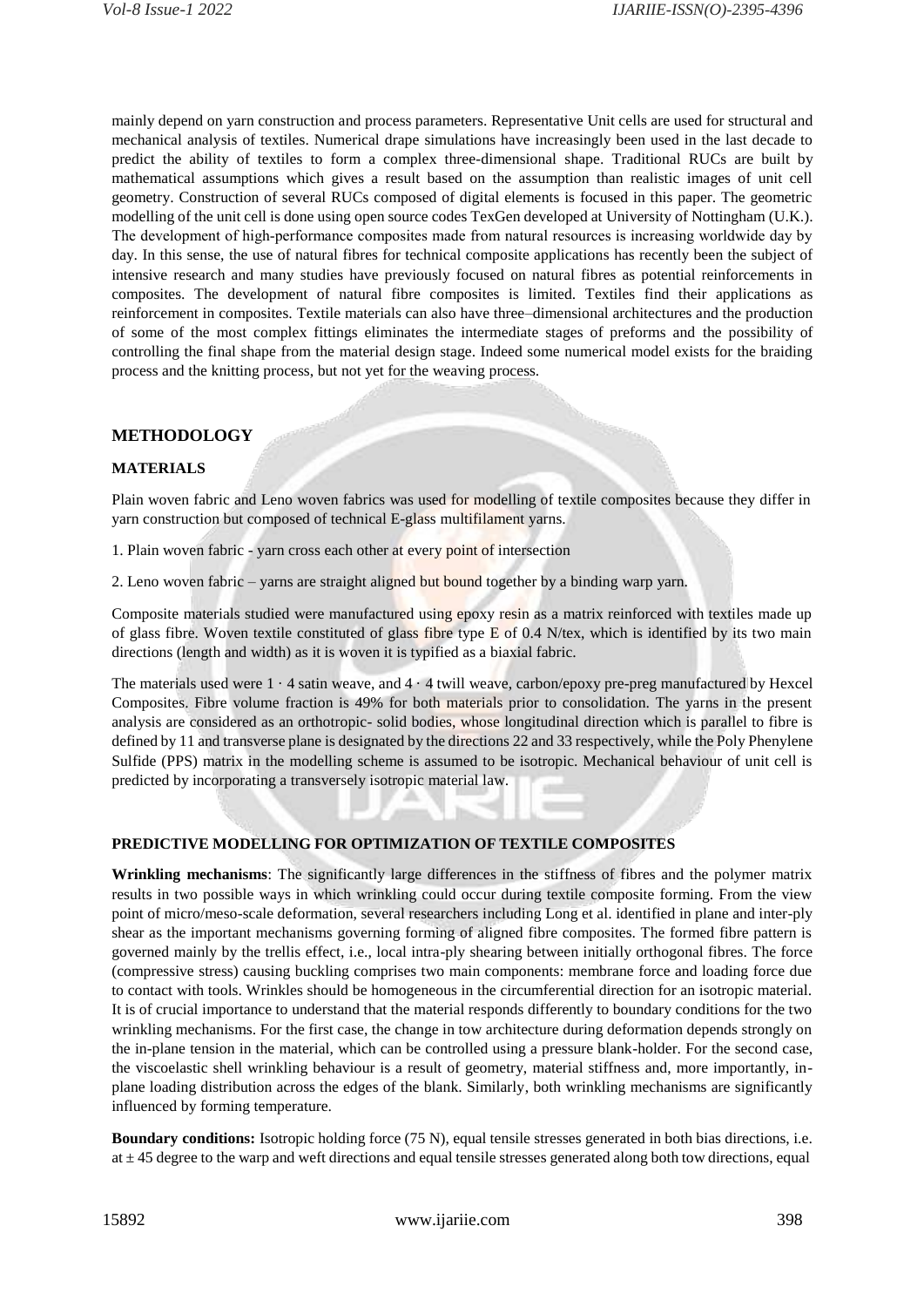tensile stresses generated between two directions (warp and weft) but using alternative pad locations, unequal tension generated along bias directions using two diagonally opposite pads.

**FE simulation:** In this study, numerical simulations of the forming of a viscous textile composite over the hemisphere were conducted using a rate/temperature-dependent hybrid FE model in a commercial Finite Element (FE) code.

**Multi-scale energy model:** The MSEM predicts the constitutive behaviour of viscous textile composites by considering the behaviour of constituent components. The modelling approach involves a summation of energies dissipated during shearing of a textile composite comprised of two initially perpendicular groups of uniaxial fibre tows, by relating the properties to the rheological behaviour of material constituents, thus allowing the shear behaviour to be predicted at any rate and temperature.

**Non-orthogonal constitutive model:** The role of the NOCM is to model the stress–strain relationship dependent on the fibre directional properties, i.e., the fibre directions are tracked, ensuring that non-orthogonal material axes are updated as the simulation of progress. The model was developed in an explicit mathematical form using a homogenization method. Hemisphere forming simulations Hemisphere forming simulations were conducted using the model illustrated. 1859 linear truss elements and 900 quadrilateral membrane elements were used to model the standard blank ( $300 \cdot 300$  mm). The mesh orientations of the blank align with the fibre directions. The die and punch were meshed with 4-noded bilinear quadrilateral rigid elements. Eight node sets were generated to represent the eight pressure pads. Realistic experimental boundary conditions such as forming rate and temperature were used, and tool-ply friction was also incorporated in the simulation.



## **NUMERICAL MODELLING OF TEXTILE COMPOSITES**

Three different natural fibres were investigated in the present study: flax, jute and hemp. The flax and jute fabrics were commercially produced for fibre resin composite fabrications. Natural fibres have complicated structures in microscopic view. The major constituents of natural fibres are cellulose, hemicellulose, lignin, pectin and ash. The amount of these components affects directly the properties of the fibre, since the hemicellulose is responsible for the moisture absorption, bio and thermal degradation whereas lignin ensures thermal stability but is responsible for the UV degradation. Unsurprisingly, significant variations are observed, obviously connected to biological differences among plants, climatic history, geographic area, type of cultivation and fibre extraction technology. Tensile modulus of natural fibre reinforced composites would be higher when all microfibrils are aligned along the fibre's direction, where tensile loading is applied. The internal structure of natural fibres is contingent upon the age and origin of the plants and climate conditions. Moreover, microfibrils are not identical as they are comprised of crystalline and amorphous regions.

**Experiments on fibre resin composite plates**: Composite textiles with reinforcement materials comprise a wide range of reinforcement material in the form of textile preforms which may be constituted by non–woven, woven or knitted materials. In order to select the optimal technology for preparing textile preforms, it is necessary to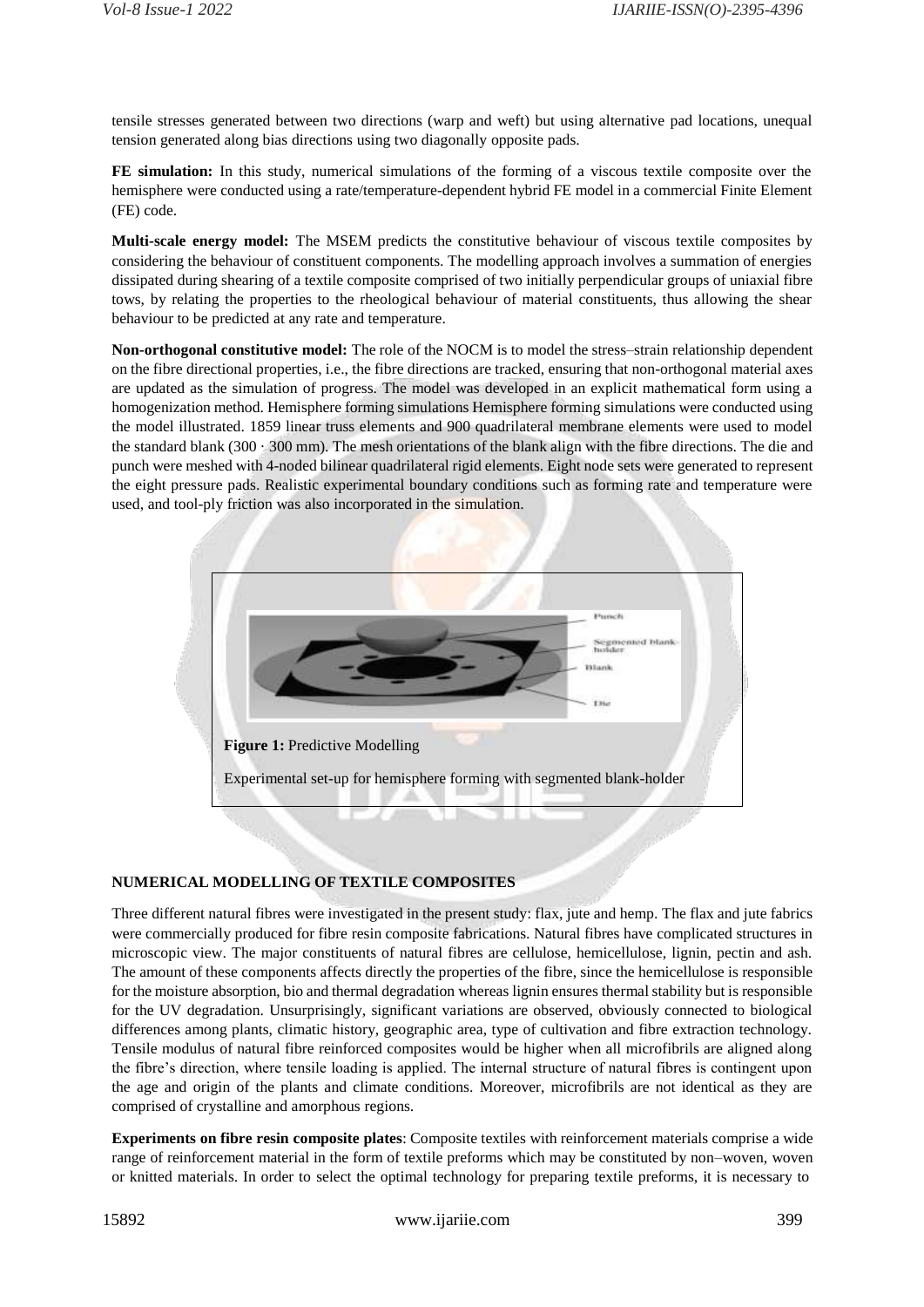consider both the strengths and weaknesses of each technology. Different methods are used to obtain composite structures: Embedding the reinforcement material (woven textile) into a resin matrix. The simplified lay–up process. The 0/900 plain weave fabric layers. From the point of view of process–ability, the polyester resin is easier to use due to higher viscosity and low density. The hardener acts quickly and is highly concentrated, so a 2% addition is sufficient in most cases. The addition of hardener depends on the amount of base that is prepared at a single casting. Curing of warp yarns on the weaving loom: E-glass warp yarns have been cured with tensile on an industrial weaving loom to get the exact cross section of warp yarn when we produce a fabric and it is circular, since the initial roving which has a quasi-rectangular cross section has been twisted to 25 twists/metre to reduce damages due to the yarn friction.

**Numerical model (FEM):** For the numerical modelling of the weaving process using finite element method, we considered all elements like rigid solid, and we assume that yarns can be considered as transverse isotropic elastic materials. For modelling, at least three warp yarns and four weft yarns have been represented. High speed camera results achieved previously on a loom have highlighted that the influence zone of reed compaction spreads over 4 weft yarns. Yarns setting up: Yarns were modelled with a transverse isotropic elastic law. For meshing parts, 8 nodes hexahedra solid elements were used. Existing and checked material law of para-aramid yarn was first used, but will be replaced later by E-Glass material law after several mechanical experiments.

**Reed setting up:** Reed was modelled by a steel plate composed of 4 quadrilateral elements, in which horizontal displacement has been imposed.

**Boundary conditions**: Warp yarns displacement is set by the simulation of heddles vertical motion. Weft yarns are constrained to a free horizontal motion. Weft yarns tension that occurred during weaving is modelled by fixing weft yarns at edges. The warp and weft interlacing yarns zone is modelled by a rigid plate that can stop weft yarn when the reed is beating. Kinematic simulation on weaving loom: Since the model is computed using explicit schema with finite element code Radioss, it was decided to perform an acceleration of the weaving kinematic for decreasing computation time. The weaving cycle which lasts 600 ms for a weaving speed of 100 RPM, was accelerated to 1.6 ms for our model.



#### **UNIT CELL GEOMETRY**

The unit cell which is an essential component of textile modelling is modelled using TexGen with the assumption that both the warp and weft yarns possess similar geometric and material properties. The schematic for 5-Harness satin weave unit cell generated by TexGen. The dimensions (length (l) x width  $(w)$  x depth (t)) of the unit cell and the set of input data used in geometric modelling.

#### **Finite Element Modelling:**

The geometric model of unit cell which is created using TexGen is further transferred to ABAQUS through python script for FE analysis. For this purpose TexGen and ABAQUS are used in combination because of their similarity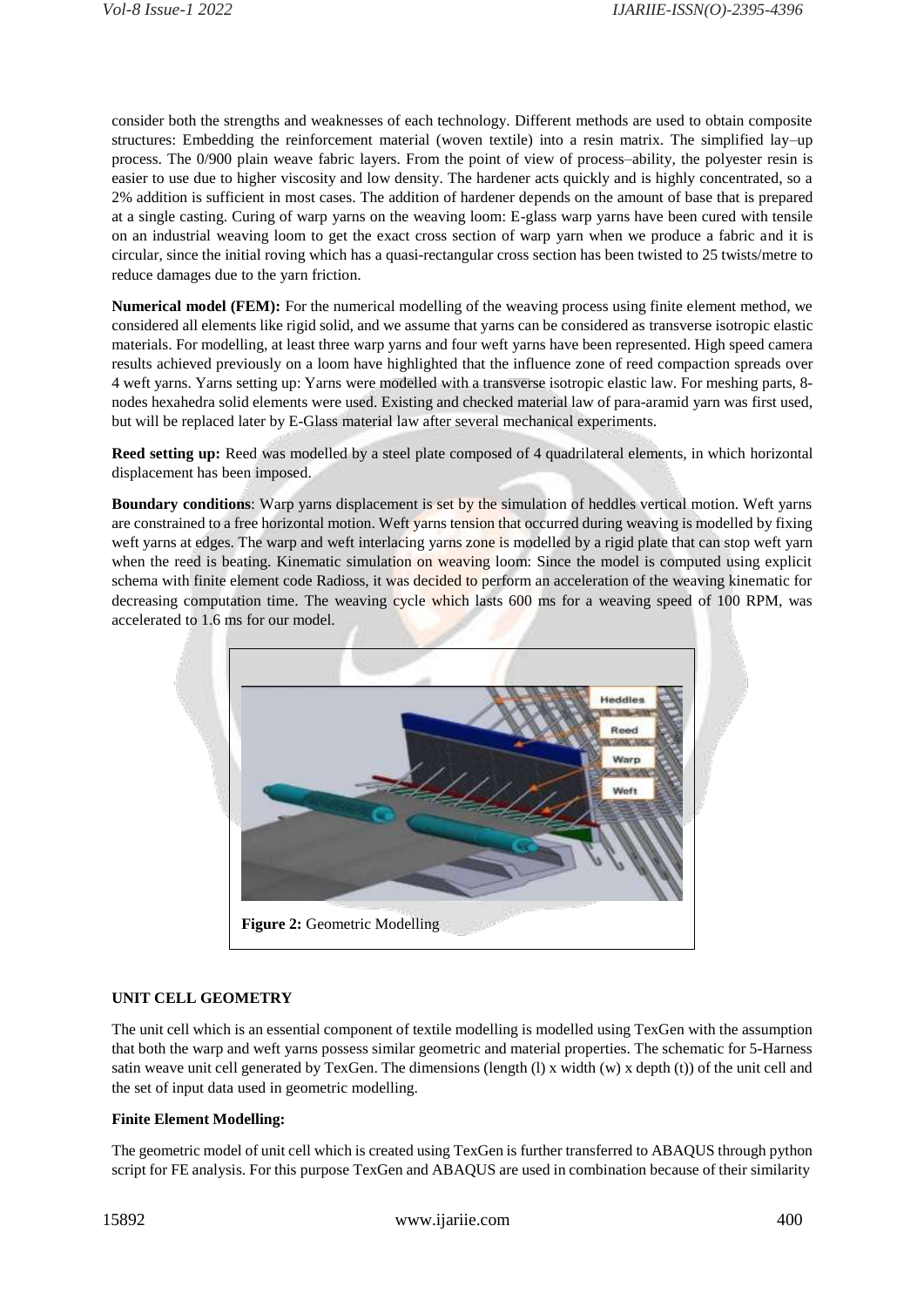in Python scripting interfaces as the codes required for linking the above two were written by the researchers of University of Nottingham. Issues related to FE modelling such as contact between the yarns, creation, submission and detailed analysis of the job are taken care of by the fully automated python script which contains the code that creates the TexGen model while the outer surfaces of the yarns are defined when the program loops over the hierarchy of textile. Three-dimension 8 nodded brick element with reduced integration (C3D8R) were found to be the most applicable element for these analyses as brick elements have the ability to incorporate mid- side nodes (producing 21-node elements) and several material models.

A procedure for determining the three-dimensional elastic constants from the unit cell analysis is described. This method is used to determine the shear modulus G., and the results compared with the transverse shear stiffness of a thin textile beam. The unit-cell analysis assumes that the material is subjected to a uniform state of strain in a macroscopic sense. The average stresses required to create such a state of strain is computed from the finite element model of the unit cell. In the microscale all unit cells have identical displacement, strain and stress fields. Continuity of stresses across a unit cell then requires that tractions be equal and opposite at corresponding points on opposite faces of the unit cell (periodic boundary conditions). Since the displacement gradients are constant for a homogeneous deformation, the displacements at corresponding points on opposite faces of the unit cell differ only by a constant.

## **Techniques for generating Unit Cell**

1. Mathematical approach: Trace of yarn was determined by mathematical functions using equations which are used for geometrical description of a plain woven unit cell.

2. Microscopic and microtome optical analyses: The method of a microtome sectioning analysis was described by Rief et al. And Hivet and Boisse introduced microscopic analysis method. The main advantage of this approach is that the dimensions and the geometry are reproduced directly from the actual textile, which gives an accurate result accurate. The disadvantage is that there is the need for a Sample of the examined material.

3. Generating unit cells of textile structures: A method to compound a woven Unit cell out of micro- and macroblocks was introduced by Tan et al. Wang et al. presented an approach in which digital elements were used. A non-continuum approach was also found, which enabled a "near filament-level resolution".

#### **Novel method for generating Unit Cell on a solution near Microscale Solution**

The main aim of the introduced method is to achieve a proper yarn configuration that equates the one of the examined textile in its static equilibrium. The behaviour of digital elements was analysed. The yarn is straight and stress less in the beginning of the simulation. By the prescribed motions, the aligned yarn segments are forced to come up with the textiles' yarn construction. The unit cell borders were defined and they correspond to the warp and weft densities which were determined by optical analysis. The yarn crimp was also considered. Finally, the boundaries of prescribed motion were disabled and then reduced to a minimum required for determining the symmetry.



#### **3D WOVEN TEXTILE PERFORMS FOR COMPOSITES**

The comparison and classification of textile preforms is a difficult task due to availability of many forms of 3D fabrics.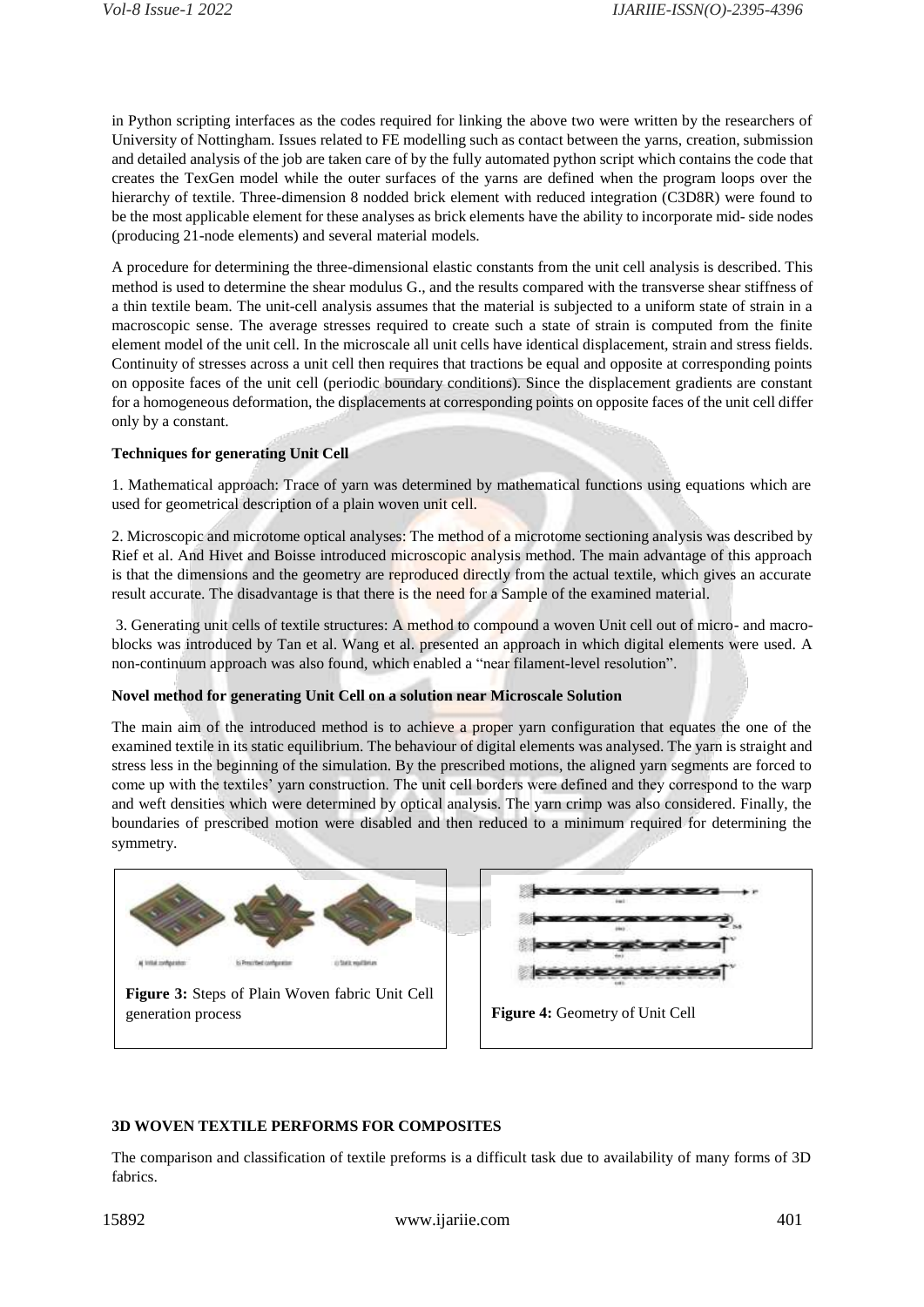## **1. Three-dimensional solid woven preforms**

3D solid woven fabrics are manufactured by incorporating and manipulating yarns in the length, width, and the through-the-thickness directions. The through-the-thickness yarn is incorporated at varying levels and angles in order to obtain the desired mechanical properties.

▪ Orthogonal woven architecture: Orthogonal structures are a 3D structure which contains straight yarns in the three principal directions that providing a stiffer and stronger preform against tensile loading.

▪ Angle-interlock woven architecture: Angle-interlock structures have a set of straight weft yarns and a set of warp yarns that weave with the weft in a diagonal direction in the thickness.

▪ Multilayer woven architecture: They have clear definition of fabric layers in the thickness of fibre. Each layer is composed of a set of warp ends and a set of weft yarns and layers are connected together through weaving.

#### **2. Three-dimensional hollow woven preforms**

3D hollow woven preforms can be generally divided into two types which can be manufactured by conventional weaving technology.

▪ Hollow fabrics with flat surfaces: This type of hollow fabric incorporates three or more layers of fabric. In the case where three layers of fabric are used, the layer of fabric connecting the top and bottom layers will be woven and the length of middle layer is found by fabric thickness. 3D hollow structure with flat surfaces was invented by Rheaume. Chen and Wang modeled the mathematically hollow fabrics with flat surface along with algorithms for design and manufacture of fabric. 'Spacer fabric' is a similar type of fabric which is composed of two parallel layers of fabrics connected by vertical yarns/fibres.

▪ Hollow fabrics with uneven surfaces: Takenaka and Eiji, based on the multilayer principle fabricated a 3D hollow fabric. The adjacent layers of fabrics are combined and separated at arranged intervals. Chen et al. studied the mathematical modeLling of this structure and an algorithm was created for the computerized design and manufacture of this type of hollow fabric.

## **3. Three-dimensional shell woven fabrics**

Fabrics that form doubly curved shell structures where fibre continuity is maintained are called 3D shell woven fabrics. They can be made using different techniques. ×

▪ Weaving with discrete take-up: Busgen invented a method for the creation of 3D shell fabrics by direct weaving. In a conventional loom, take-up and let-off mechanism were modified for this process. Chen and Tayyar added an easy-to-use add-on device to the conventional loom for making 3D shell fabrics.

▪ Use of combined weaves: When weaves with different float lengths are used, the flatness of the fabric will be affected. The fabric section made from short-float weave will tend to expand, whereas the fabric section made from long float weave will tend to shrink which leads to bubbled effect of fabric. The same principle is used to create 3D shell woven fabrics.

▪ Shell fabrics by molding: Due to the extensibility and the allowance of shear in yarn /fabric, most flat woven fabrics can be molded into doubly curved surfaces to some extent. This extent is quite limited, mainly due to the friction between the warp and weft yarns at cross-over points.

▪ Use of origami principle for box shells: Shell shapes may also be in the form of an open box. Chen and Tsai proposed that the origami (paper folding) principle can be used to fold the box shell. There are usually different ways to get it folded in such a way that is suitable for weaving for a given box shape that is to be woven. The optimal solution used for folding must give the best fibre orientation.

## **4. Three-dimensional nodal woven fabrics**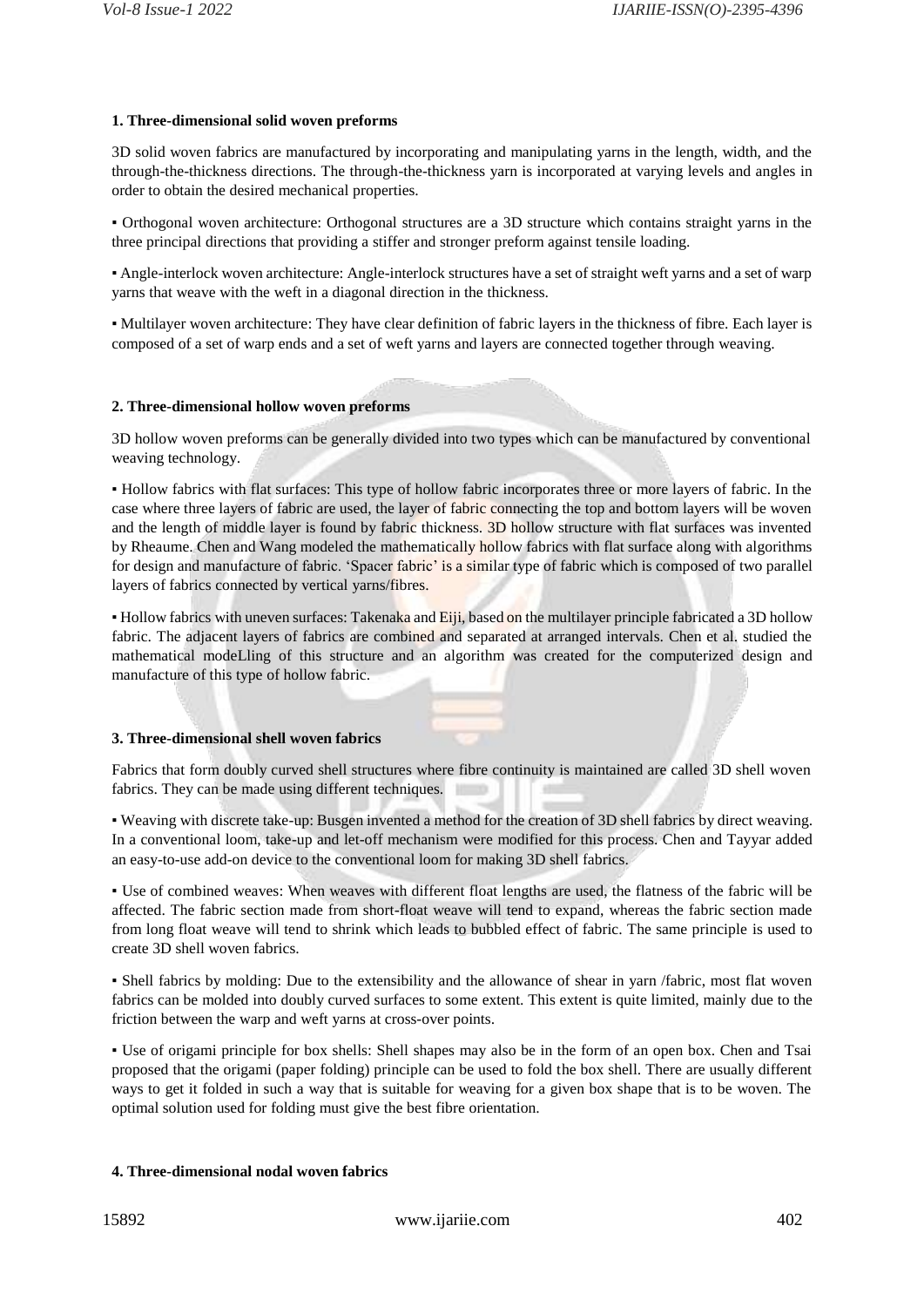A 3D nodal fabric refers to a fabric which facilitates a network formed by different tubular or solid members joining together. Woven nodal structures from the plain weave using thermal reactive fibres, nodal structures based on the use of a jacquard loom and tubular members within a 3D fabric were developed. One important issue in manufacturing nodal fabrics is the smooth intersection of two tubes with or without the same diameter which resulted in the development of computerized algorithms.

## **5. Three-dimensional woven architectures from specially made devices**

The creation of 3D fabrics are limited because conventional weaving machine allows the weft yarns to be inserted only in one direction. A 3D textile assembly using a purpose-made weaving device from static yarns oriented in the Z direction was developed. Based on the orthogonal structure, a method for creating variable cross-sectional shaped 3D fabrics was realized. Based on the belief that weaving must involve yarns interlacing with one another, weaving machine with dual-directional shedding operation was developed.



## **CONCLUSION**

Textile technology is the only approach that can organize unidirectional materials into 2D and 3D assemblies with desired shape, dimension, and to some extent material orientation. This paper reviewed the 3D woven fabrics in the different categories, unit cell, numerical and predictive modelling of textile composites. The manufacture and mechanical characterization of textile reinforced composites made up of mat and woven fabrics employing epoxy resin as a matrix were achieved. The reinforced composite presented sudden and catastrophic fracture when the first significant sign of damage appeared, without exhibiting a previous progressive failure along the sample; such behaviour was due to the random orientation of the continuous fibres. The unit cell of a textile composite beam was analysed to determine the flexural stiffness properties. The unit cell was modelled using eight -node plane strain finite elements. Unit cell analysis of 5-Harness satin weave fabric composite is performed and the results are compared and found to be in reasonably good agreement with the experimental data and theoretical model for the similar material available in the open literature. The developed model also facilitates the scope for altering the weave pattern and yarn parameters such as yarn spacing, yarns width, fabric thickness and different material properties for the warp and fill yarns. A numerical model was performed to describe strain phenomena of yarns when we produce plain weave, 2-2 twill and satin 8 fabrics. Good stiffness coefficients, good friction coefficients and a "transverse" behaviour's law will be implemented. The significant challenge for producers and supplier to handle with natural fibre reinforced polymer composites resides in large inconsistency of their properties. The chemical composition of vegetal fibres relies on several factors comprising fibre variety, time of harvesting, climatic history, soil characteristics and fibre processing technology. All these factors exert an influence on their final properties when used as reinforcements in bio composite materials. The results from the experiments and the simulations both show that the stress fields in the material and the tow patterns are very sensitive to holding pressure distributions, blank size and forming temperature as expected .The study has revealed that wrinkling is a result of the interaction between shear deformation and compressive force. Digital elements are suitable for modelling technical multifilament yarns. Textile models are useful for analysing textiles' geometrical structure when composed out of digital multi-element chains. The analysis of the mechanical behaviour with the use of the digital elements is still outstanding.